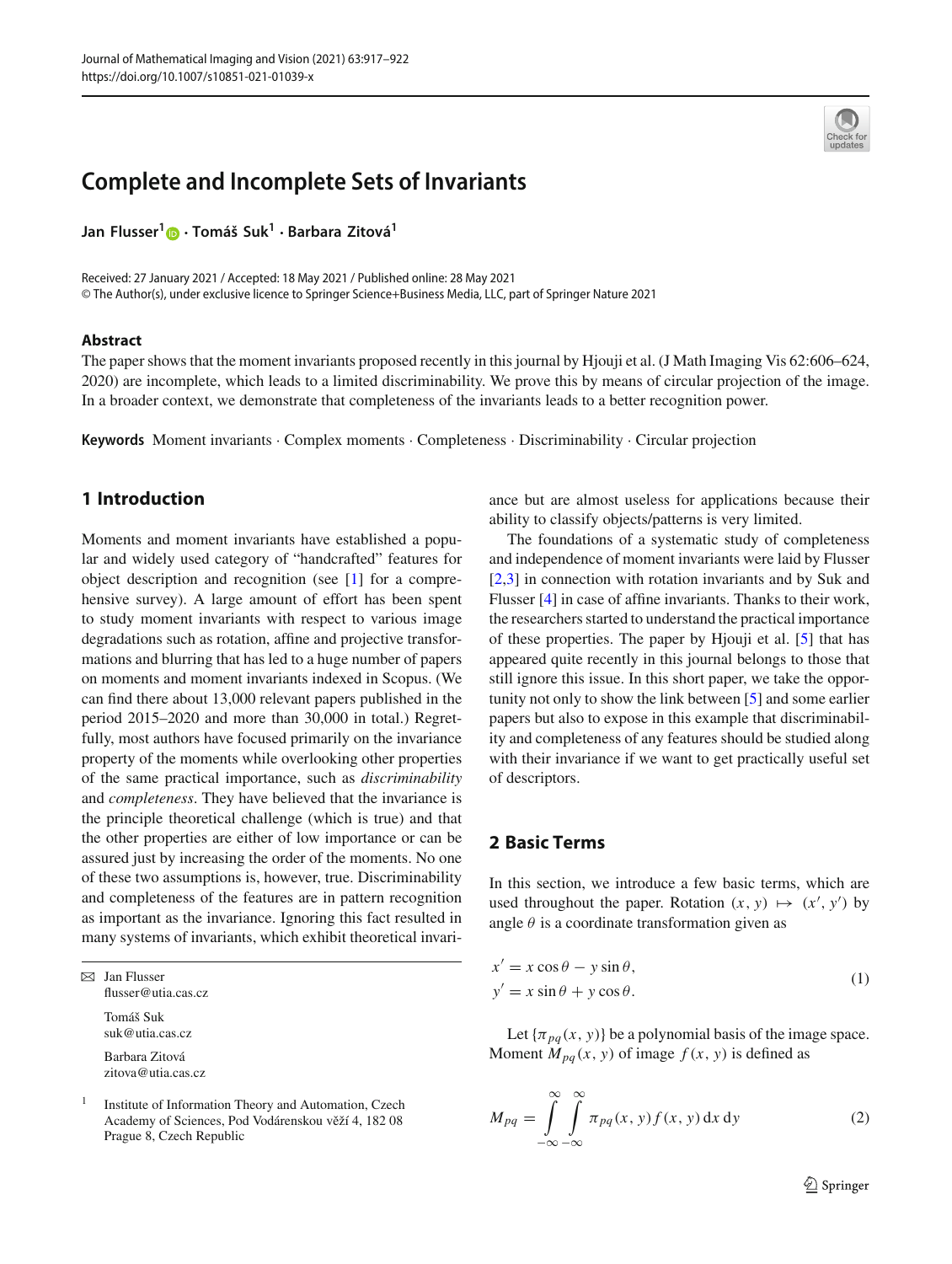that can be understood as a projection of  $f(x, y)$  onto  $\pi_{pa}(x, y)$  (provided that the integral converges). If  $f(x, y)$ is compactly supported and piecewise continuous, then it can be precisely reconstructed from the set of all its moments.<sup>1</sup> Numerous moment families have been used in pattern recognition, each of them providing specific pros and cons. The choice of  $\pi_{pq}(x, y) = x^p y^q$  yields *geometric moments*  $\mu_{pq}$  [\[6](#page-4-5)] and  $\pi_{pq}(x, y) = (x + iy)^p (x - iy)^q$  generates *complex moments*  $c_{pq}$  [\[2](#page-4-1)[,7](#page-4-6)]. Other popular choices are Legendre moments [\[8](#page-4-7)], Chebyshev moments [\[9\]](#page-4-8), Hermite and Gaussian–Hermite moments [\[10](#page-4-9)[,11](#page-4-10)], Krawtchouk moments [\[12](#page-4-11)] and Gegenbauer moments [\[13\]](#page-4-12) in Cartesian domain, and in polar coordinates Zernike moments [\[14](#page-4-13)[,15](#page-4-14)], Fourier–Mellin moments [\[16](#page-4-15)[,17\]](#page-4-16), Jacobi–Fourier moments [\[18](#page-4-17)] and Chebyshev–Fourier moments [\[19\]](#page-4-18). Although numerical properties of individual moment families are different, they are all theoretically equivalent thanks to the mapping between any two polynomial bases.

Moment invariant to rotation is a function *F* of moments such that  $F(M_{k,j} | k, j = 0, ..., r) = F(M'_{k,j} | k, j = 0)$  $(0, \ldots, r)$ , where  $M'_{k,j}$  stand for the moments of the rotated image. A set of invariants  $\mathcal{F} = \{F_1, F_2, \ldots\}$  is called *complete*, if it allows an exact recovery of all moments  ${M_{pq}}$ except one, which can be chosen almost arbitrary. $\frac{2}{3}$  It means that a complete set of invariants allows an exact reconstruction of the original image (provided it is compactly supported and piece-wise continuous) up to a particular orientation. This is a single degree of freedom, because the orientation intrinsically cannot be captured by rotation invariants. That is why we may freely choose the value of a single moment, by which we actually select the orientation of the reconstructed image. An example of the moment recovery from a complete set of invariants is described in [\[3\]](#page-4-2).

Using a language of pattern recognition, invariance means that all images belonging to the same class should have the same value of *F*. An opposite notion is the *discriminability*, sometimes also called the *recognition power*. We say *F* is discriminable if its values on images from different classes are different from each other. In the terminology of the group theory, where the classes are *orbits* of the rotation action, *F* is constant along each orbit (the invariance) while never gets the same value between the orbits (the discriminability).

One should understand the difference between discriminability on one hand and invariance and completeness on the other hand. While the first term depends on the particular set of images (image classes) we are working with in the given application and it is meaningless without specifying the data, the latter two terms are pure theoretical properties of *F*, totally independent of the data. There is of course a link between completeness and discriminability. If set of invariants  $F$  is complete, then it discriminates any data. If  $F$  discriminates some given dataset, it does not imply its completeness, it only means the  $\mathcal F$  provides enough recognition power to resolve this task. If  $\mathcal F$  is not complete, then there always exist two image classes which cannot be distinguished.

Flusser [\[2](#page-4-1)] proposed a general method which allows to construct a complete set of rotation invariants from geometric and complex moments. In case of other moments, the same idea can be adopted [\[20\]](#page-4-19) or an indirect method of image normalization into a canonical position can be used [\[21\]](#page-4-20). In case of moments defined in polar coordinates, where the construction of rotation invariants is much simpler, a complete set was proposed by Wallin [\[15\]](#page-4-14). So, current literature offers enough solutions to resolve the completeness problem in full for any kind of rotation moment invariants regardless of the particular polynomial basis used for moment calculation.

#### **3 Recalling the Invariants by Hjouji et al.**

In [\[5](#page-4-4)], Hjouji et al. proposed the following set of rotation moment invariants

$$
\Phi_n = \sum_{k=0}^n \binom{n}{k} \mu_{2k,2n-2k}, \quad n = 0, 1, \dots \tag{3}
$$

[check Eq. (5) of [\[5\]](#page-4-4)]. Then, they applied Gram–Schmidt-like orthogonalization and showed that certain linear combinations of  $\{\Phi_n\}$  can be viewed as moments with respect to an OG basis of polynomials. The orthogonalization was applied in order to make the computation faster and more stable thanks to recurrent relations and to eliminate information redundancy among the individual invariants. It has no influence on invariance, completeness and discriminability because  $\{\Phi_n\}$ and the OG invariants generate exactly the same subspace of the moment space. From this point of view, the definition of invariants  $\{\Phi_n\}$  performs the key result of [\[5\]](#page-4-4).

Hjouji et al. concluded their paper saying that they "... introduced invariants of infinite order .... while Hu [\[6\]](#page-4-5) derived only seven invariants of a finite order". This conclusion might give an impression that their invariants have a very good discriminability. In the next section, we show that the opposite is true because the set  $\{\Phi_n\}$  is highly incomplete.

#### **4 Exposing the Problems**

First of all, let us point out that the invariants  $\{\Phi_n\}$  are the same as complex moments. Particularly,  $\Phi_n = c_{nn}$ , as can

<span id="page-1-0"></span> $\frac{1}{1}$  This statement is known as Moment Uniqueness Theorem, see [\[1\]](#page-4-0) for more details.

<span id="page-1-1"></span><sup>2</sup> For some images, certain moments may be constrained to be zero or non-zero, so the choice may not be totally free.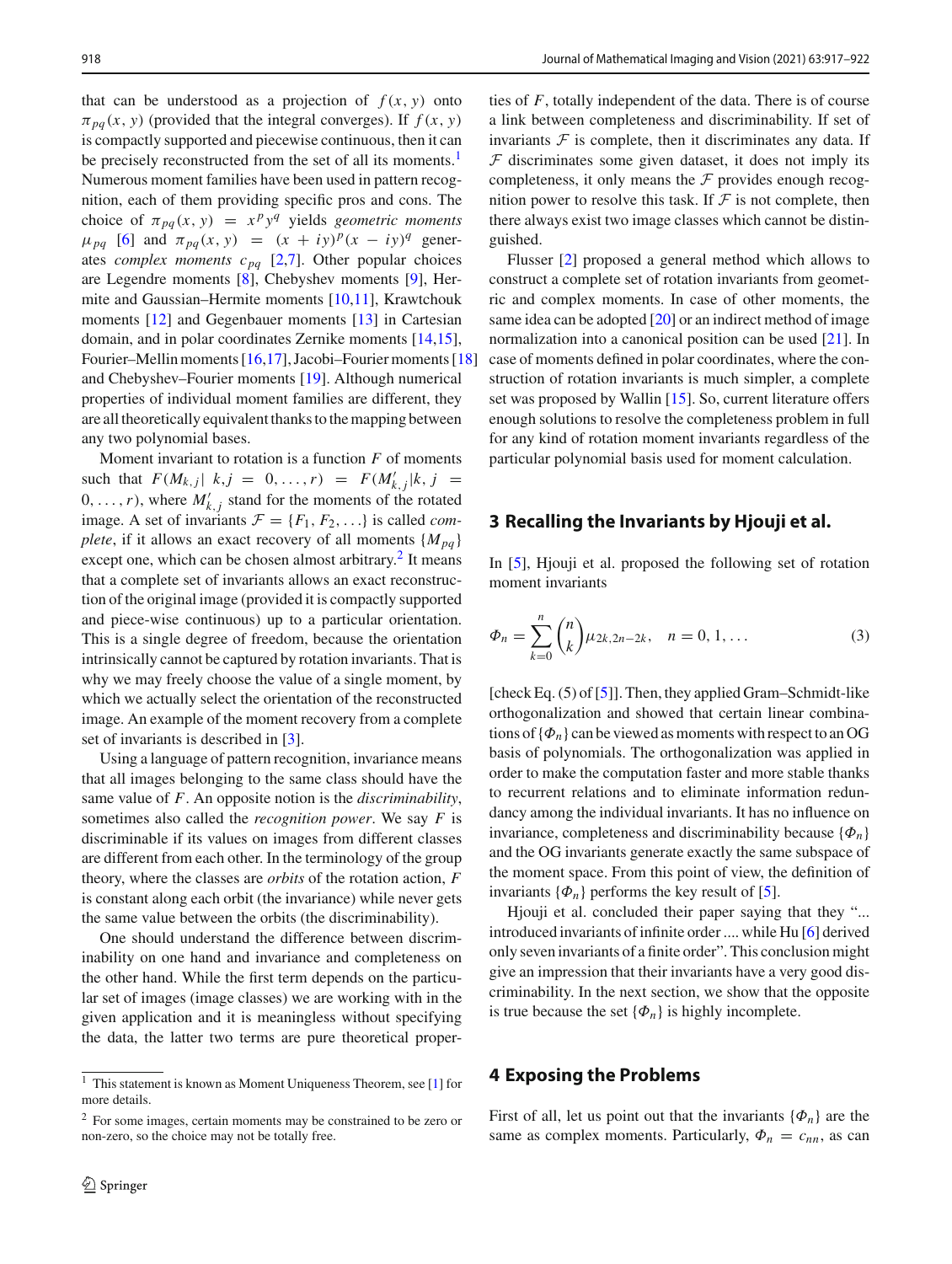

**Fig. 1** Original image of the radar tower (**a**) and its circular projection  $Pf$  (**b**)

<span id="page-2-1"></span>be seen directly from the definition

<span id="page-2-0"></span>
$$
c_{nn} = \int_{-\infty}^{\infty} \int_{-\infty}^{\infty} (x + iy)^n (x - iy)^n f(x, y) dx dy
$$
  
\n
$$
= \int_{-\infty}^{\infty} \int_{-\infty}^{\infty} (x^2 + y^2)^n f(x, y) dx dy
$$
  
\n
$$
= \int_{-\infty}^{\infty} \int_{-\infty}^{\infty} \int_{k=0}^n {n \choose k} x^{2k} y^{2n-2k} f(x, y) dx dy
$$
  
\n
$$
= \sum_{k=0}^n {n \choose k} \mu_{2k, 2n-2k} = \Phi_n.
$$
 (4)

So, the set of invariants  $\{\Phi_n\}$  is incomplete, because instead of a full moment matrix  ${c_{ki}}$  (which is a complete feature set) it contains its main diagonal only. Thanks to Eq. [\(4\)](#page-2-0), we can also immediately recognize that the set  $\{\Phi_n\}$  is just a small subset of (incomplete) invariants proposed by Mostafa [\[7](#page-4-6)] and of the complete system by Flusser [\[2\]](#page-4-1).

Expressing  $c_{nn}$  in polar coordinates

$$
c_{nn} = \int_{0}^{\infty} \int_{0}^{2\pi} r^{2n} f(r, \theta) r \, dr \, d\theta
$$

provides us with the insight what image features are actually captured by  $\{\Phi_n\}$ . Let us define *circular projection Pf* of image function *f* as

$$
(Pf)(r) = \frac{1}{2\pi} \int_{0}^{2\pi} f(r,\theta) d\theta.
$$
 (5)

This projection maps the image space onto the space of all circularly symmetric functions (see Fig. [1\)](#page-2-1). Operator *P* is linear and idempotent as  $P(Pf) = Pf$ . Obviously, it is not a one-to-one mapping as many different images may be mapped onto the same symmetric function. It is important to note that *P* is a "moment preserving/vanishing" operation because  $c_{mn}^{(Pf)} = \delta_{mn} c_{mn}^{(f)}$ , where  $\delta_{mn}$  is the Kronecker symbol.

(Detailed discussion about moments vanishing on symmetric patterns can be found in [\[22\]](#page-4-21).) It means the invariants  ${\phi_n}$  can be understood as complex moments of *Pf*. On one hand, this clearly shows their invariance (*Pf* itself is a rotation-invariant pattern, so all its moments must be invariant, too) but on the other hand it explains their low discriminability. The invariants  $\{\Phi_n\}$  are able to discriminate only the images having distinct circular projections. If we have  $P f = P g$ , then  $\Phi_n(f) = \Phi_n(g)$  for any *n* and *f* and *g* are not discriminable, even if they are visually very different (see Fig. [2](#page-3-0) for some examples). In other words, knowing an (infinite) sequence  $\{\Phi_n(f)\}\)$ , we can reconstruct the projection *P f* but not the image *f* itself.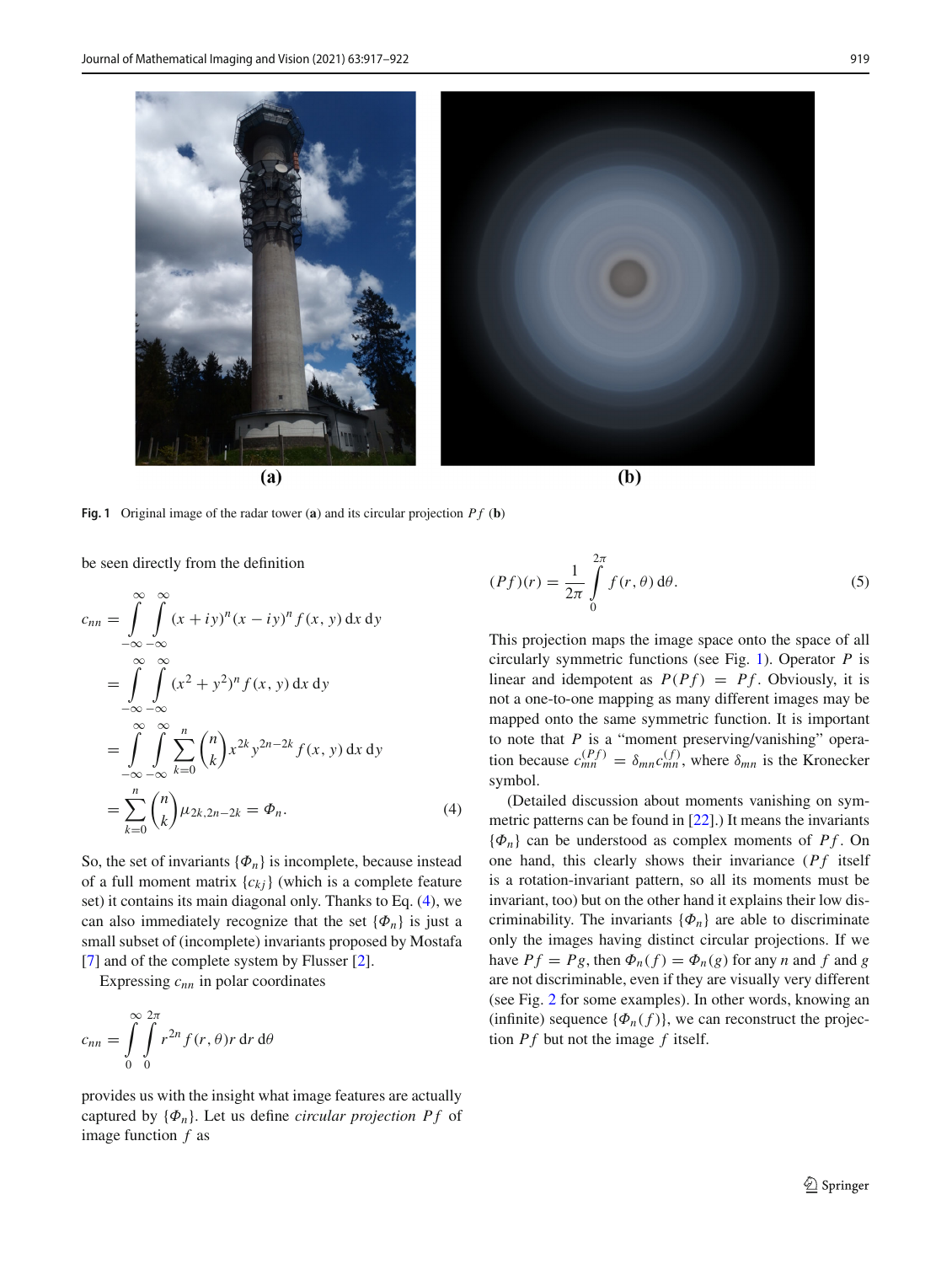

**Fig. 2** Three sample pairs of images having the same circular projection, which is shown on the right. These images cannot be distinguished from each other by invariants {Φ*n*} even if *n* is taken arbitrary high. **a**, **b** The city of Prague, Czechia; **d**, **e** Low Tatra Mountains, Slovakia; **g**, **h** Jizera Mountains, Czechia

## <span id="page-3-0"></span>**5 Conclusion**

In this paper, we showed that the invariants proposed in [\[5](#page-4-4)] form a highly incomplete system, which leads to a low recognition power. We explained this phenomenon by means of circular projection of the image, the complex moments of which are equal to the invariants from [\[5](#page-4-4)]. Overall, we demonstrated the necessity of studying completeness of any invariants one wants to use in practice, because only complete invariant sets maximize the recognition power.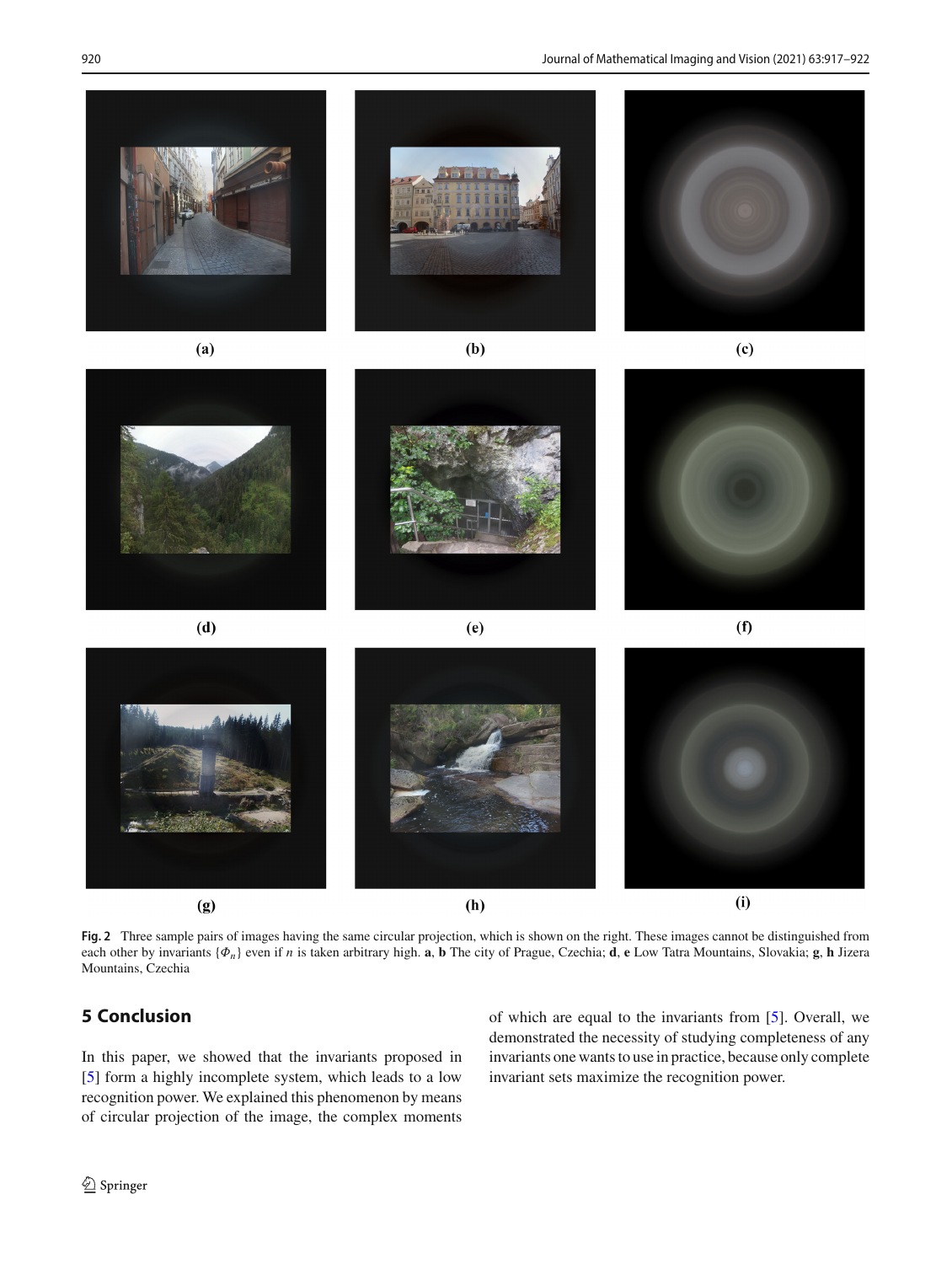**Acknowledgements** This work has been supported by the Czech Science Foundation under the Grant No. GA21-03921S and by the *Praemium Academiae*.

#### **References**

- <span id="page-4-0"></span>1. Flusser, J., Suk, T., Zitová, B.: 2D and 3D Image Analysis by Moments. Wiley, Chichester (2016)
- <span id="page-4-1"></span>2. Flusser, J.: On the independence of rotation moment invariants. Pattern Recogn. **33**(9), 1405 (2000)
- <span id="page-4-2"></span>3. Flusser, J.: On the inverse problem of rotation moment invariants. Pattern Recogn. **35**(12), 3015 (2002)
- <span id="page-4-3"></span>4. Suk, T., Flusser, J.: Affine moment invariants generated by graph method. Pattern Recogn. **44**(9), 2047 (2011)
- <span id="page-4-4"></span>5. Hjouji, A., EL-Mekkaoui, J., Jourhmane, M., Bouikhalene, B.: New set of non-separable orthogonal invariant moments for image. J. Math. Imaging Vis. **62**, 606–624 (2020)
- <span id="page-4-5"></span>6. Hu, M.K.: Visual pattern recognition by moment invariants. IRE Trans. Inform. Theory **8**(2), 179 (1962)
- <span id="page-4-6"></span>7. Abu-Mostafa, Y.S., Psaltis, D.: Recognitive aspects of moment invariants. IEEE Trans. Pattern Anal. Mach. Intell. **6**(6), 698 (1984)
- <span id="page-4-7"></span>8. Teh, C.H., Chin, R.T.: On image analysis by the method of moments. IEEE Trans. Pattern Anal. Mach. Intell. **10**(4), 496 (1988)
- <span id="page-4-8"></span>9. Mukundan, R., Ong, S.H., Lee, P.A.: Image analysis by Tchebichef moments. IEEE Trans. Image Process. **10**(9), 1357 (2001)
- <span id="page-4-9"></span>10. Yang, B., Li, G., Zhang, H., Dai,M.: Rotation and translation invariants of Gaussian–Hermite moments. Pattern Recogn. Lett. **32**(2), 1283 (2011)
- <span id="page-4-10"></span>11. Yang, B., Dai, M.: Image analysis by Gaussian–Hermite moments. Signal Process. **91**(10), 2290 (2011)
- <span id="page-4-11"></span>12. Yap, P.T., Paramesran, R., Ong, S.H.: Krawtchouk moments as a new set of discrete orthogonal moments for image reconstruction. IEEE Trans. Image Process. **12**(11), 1367 (2003)
- <span id="page-4-12"></span>13. Liao, S.X., Chiang, A., Lu, Q., Pawlak, M.: Chinese character recognition via Gegenbauer moments. In: Proceedings of the 16th International Conference on Pattern Recognition ICPR'02, vol. 3 (IEEE Computer Society, 2002), vol. 3, pp. 485–488
- <span id="page-4-13"></span>14. Teague, M.R.: Image analysis via the general theory of moments. J. Opt. Soc. Am. **70**(8), 920 (1980)
- <span id="page-4-14"></span>15. Wallin, Å., Kübler, O.: Complete sets of complex Zernike moment invariants and the role of the pseudoinvariants. IEEE Trans. Pattern Anal. Mach. Intell. **17**(11), 1106 (1995)
- <span id="page-4-15"></span>16. Sheng, Y., Duvernoy, J.: Circular-Fourier-radial–Mellin transform descriptors for pattern recognition. J. Opt. Soc. Am. A **3**(6), 885 (1986)
- <span id="page-4-16"></span>17. Sheng, Y., Shen, L.: Orthogonal Fourier–Mellin moments for invariant pattern recognition. J. Opt. Soc. Am. A **11**(6), 1748 (1994)
- <span id="page-4-17"></span>18. Ping, Z., Ren, H., Zou, J., Sheng, Y., Bo, W.: Generic orthogonal moments: Jacobi–Fourier moments for invariant image description. Pattern Recogn. **40**(4), 1245 (2007)
- <span id="page-4-18"></span>19. Ping, Z., Wu, R., Sheng, Y.: Image description with Chebyshev– Fourier moments. J. Opt. Soc. Am. A **19**(9), 1748 (2002)
- <span id="page-4-19"></span>20. Yang, B., Flusser, J., Suk, T.: Design of high-order rotation invariants from Gaussian–Hermite moments. Signal Process. **113**(1), 61 (2015)
- <span id="page-4-20"></span>21. Abu-Mostafa, Y.S., Psaltis, D.: Image normalization by complex moments. IEEE Trans. Pattern Anal. Mach. Intell. **7**(1), 46 (1985)
- <span id="page-4-21"></span>22. Flusser, J., Suk, T.: Rotation moment invariants for recognition of symmetric objects. IEEE Trans. Image Process. **15**(12), 3784 (2006)

**Publisher's Note** Springer Nature remains neutral with regard to jurisdictional claims in published maps and institutional affiliations.



**Jan Flusser** received the M.Sc. degree in mathematical engineering from the Czech Technical University, Prague, Czech Republic, in 1985; the PhD degree in computer science from the Czechoslovak Academy of Sciences in 1990; and the DrSc. degree in technical cybernetics in 2001. Since 1985 he has been with the Institute of Information Theory and Automation, Czech Academy of Sciences, Prague. In 1995–2007, he was holding the position of a head of Department of Image Processing. In 2007–

2017, he was a Director of the Institute. Since 2017 he has been at the position of Research Director. He is a full professor of computer science at the Czech Technical University, Faculty of Nuclear Science and Physical Engineering, and at the Charles University, Faculty of Mathematics and Physics, Prague, Czech Republic, where he gives undergraduate and graduate courses on Digital Image Processing, Pattern Recognition, and Moment Invariants and Wavelets. Jan Flusser's research interest covers moments and moment invariants, image registration, image fusion, multichannel blind deconvolution and super-resolution imaging. He has authored and coauthored more than 200 research publications in these areas, including the monographs Moments and Moment Invariants in Pattern Recognition (Wiley, 2009) and 2D and 3D Image Analysis by Moments (Wiley, 2016). In 2010, Jan Flusser was awarded by the SCOPUS 1000 Award. He received the Felber Medal of the Czech Technical University for excellent contribution to research and education in 2015 and the Praemium Academiae of the Czech Academy of Sciences for outstanding researchers in 2017.



**Tomáš Suk** received the M.Sc. degree in electrical engineering from the Czech Technical University, Faculty of Electrical Engineering, Prague, Czech Republic, in 1987, the PhD degree in computer science from the Czechoslovak Academy of Sciences in 1992 and the D.Sc. degree from the Czech Academy of Sciences in 2018. Since 1991 he has been a researcher with the Institute of Information Theory and Automation, Czech Academy of Sciences, Prague. He has authored more than

35 journal papers, more than 50 conference papers and coauthored the monographs Moments and Moment Invariants in Pattern Recognition (Wiley, 2009) and 2D and 3D Image Analysis by Moments (Wiley, 2016). Tomas Suk's research interests include digital image processing, pattern recognition, image filtering, invariant features, momentbased and point-based invariants, spatial transformations of images and applications in remote sensing, astronomy, botany, medicine and computer vision. In 2002, Tomas Suk received the Otto Wichterle Premium of the Czech Academy of Sciences for excellent young scientists.